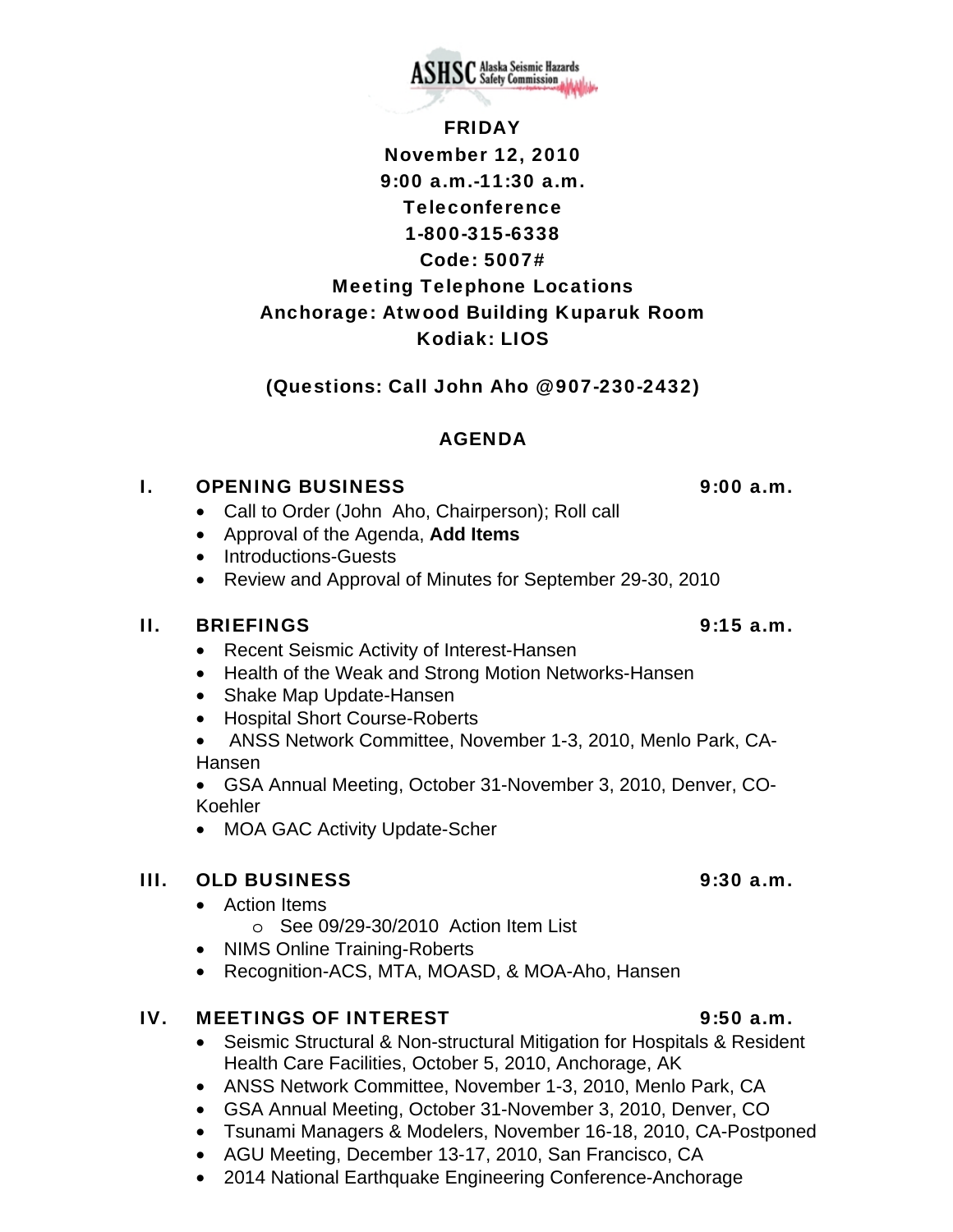

ASHSC Alaska Seismic Hazards

- GSA Annual Meeting, October 31-November 3, 2010, Denver
- AGU Meeting, December, 2010, San Francisco
- EERI annual Meeting, February 9-12, 2011, La Jolla, CA
- PDDA Course, February 2011
- Rapid Visual Screening, Fairbanks, October 2011
- Association of Engineering Geology, Anchorage, 2011
- 10th U.S. National Conference on Earthquake Engineering, 2014 Anchorage

## V. CRITICAL DEADLINES 10:00 a.m.

- ASHSC Report to WSSPC TBD
- Recommendations to Legislature December 1, 2010
- Committee Chairs Summary December 15, 2010
- 2010 Report to Legislature-Draft December 2010
- 2010 Report to Legislature-Final January 15, 2011
- Legislative Trip **January 2011**

## VI. NEW BUSINESS 10:15 a.m.

- Recognition
	- o ACS, MTA MOASD, MOA
- Future Briefings
	- o Mat-Su Prison Presentation
	- o MOA Emergency Operations Center Tour
	- o Building Official
	- o DOT Seismic
	- o Utilities Risk Mitigation Approaches
	- o Alyeska Pipeline Seismic Instrumentation-March Meeting?
	- o DOT Inventory of Bridges
	- o Gas Pipeline

## VII. REPORTS 10:30 a.m.

- Chairperson
	- o Presentations-Pioneers, Federal Building
	- $\circ$  3<sup>rd</sup> Quarter Ethics Report
	- o APIP
- Committee Reports
	- o Insurance-White
	- o Schools-Kelly
	- o Earthquake Scenario-Combellick, Koehler
	- o Education & Outreach-Dunham, Aho